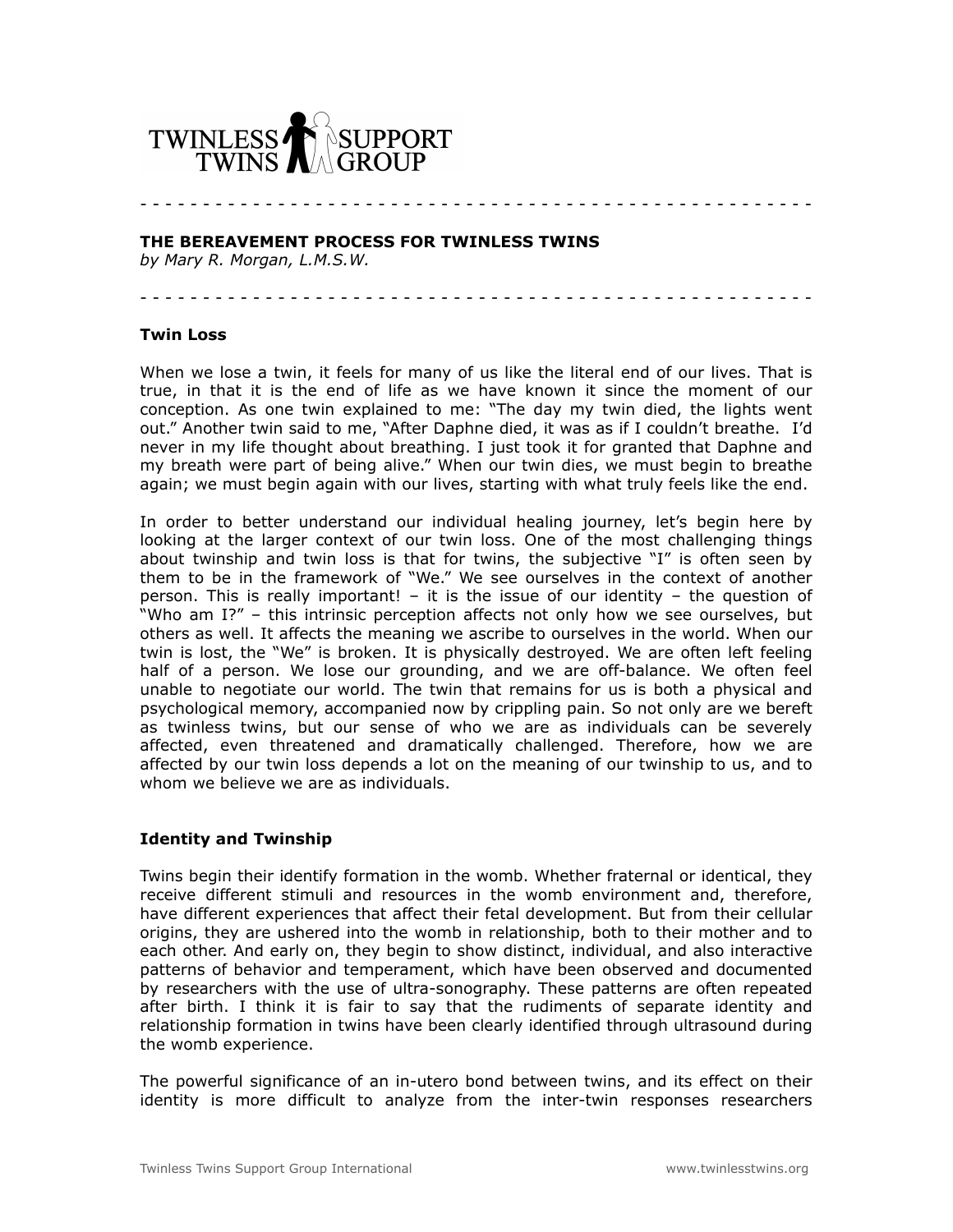describe to date. Much more research needs to be done. We do know, however, that reports from twins whose twin has died in utero or in the early stages of life, indicate that a significant and prolonged experience of loss can result in the surviving twin.

We further learn about the formation of identity in twins from the significant work of Ricardo Ainslie. His work focuses solely on the experience of twins at birth. His research concludes that the character of the twin bond and the sense of identity for each twin is fundamentally formed by the environment the twins encounter after birth; most significantly, the twin relationship, that the parents and/or caregivers and siblings help to create by their conscious and unconscious perceptions and attitudes, and their interactions with their twins. He also found that the twinship experience itself affects the psychological development tasks that face each twin. He points out that the key factors here are somewhat independent of whether twins are identical or fraternal.

Two infants born with the same developmental needs, in the same time frame, profoundly changes a baby's usual environment at birth. The manner in which the significant people in the infants' lives accommodate themselves to this altered context determines how the twins are affected.

The twinship experience presents twins with psychological challenges to their development. Basically, the stretching of resources in the womb and in the home can negatively impact the psychological support and nurturing each twin needs, making the developmental challenges more difficult for the twins to meet. In this context, twins will often turn to each other for the comfort and nurturing they might have missed. They tend to meet each other's social needs, and as a result, often experience fewer outside interactions than other children do in early childhood. This makes it more difficult for them to obtain a sense of themselves as separate individuals and hence, to form and consolidate their own identities. Twins, therefore, often separate and individuate in later stages of psychological development; for example, in early or late adolescence (see Ainslie in recommended reading list at end of article). Some of us, maybe even more of us than we realize, may reach adulthood without having fully achieved this important developmental goal.

The twinship bond is manifested across a spectrum of possibilities from an enmeshed psychological interdependency to a significant, closely bonded, but less entwined, psychological closeness – all the way to a highly conflicted and/or disconnected relationship and a conscious or unconscious decision to abandon the twin bond altogether. Personally, I would suggest these conflicted twins' psychological separation may be difficult to successfully achieve, given the formative experience of twinship in the womb.

Taking into consideration that the issue of identity can be a source of vulnerability for twins, I think it is important to note that the research shows most twins, despite their challenges, go on to lead engaged and competent lives. The closeness, intimacy, and myriad of shared experiences create in many twins an ability to empathize and effectively achieve a genuine connection with other people. At the same time, they often persist in finding their own individual path. Possibly as one researcher put it, "They are affirming their long sought-after identities." Understanding the meaning of twinship and the twin bond to our lives, and to our sense of who we are as individuals, we can be more sensitive to the challenges we ourselves face in the grieving process.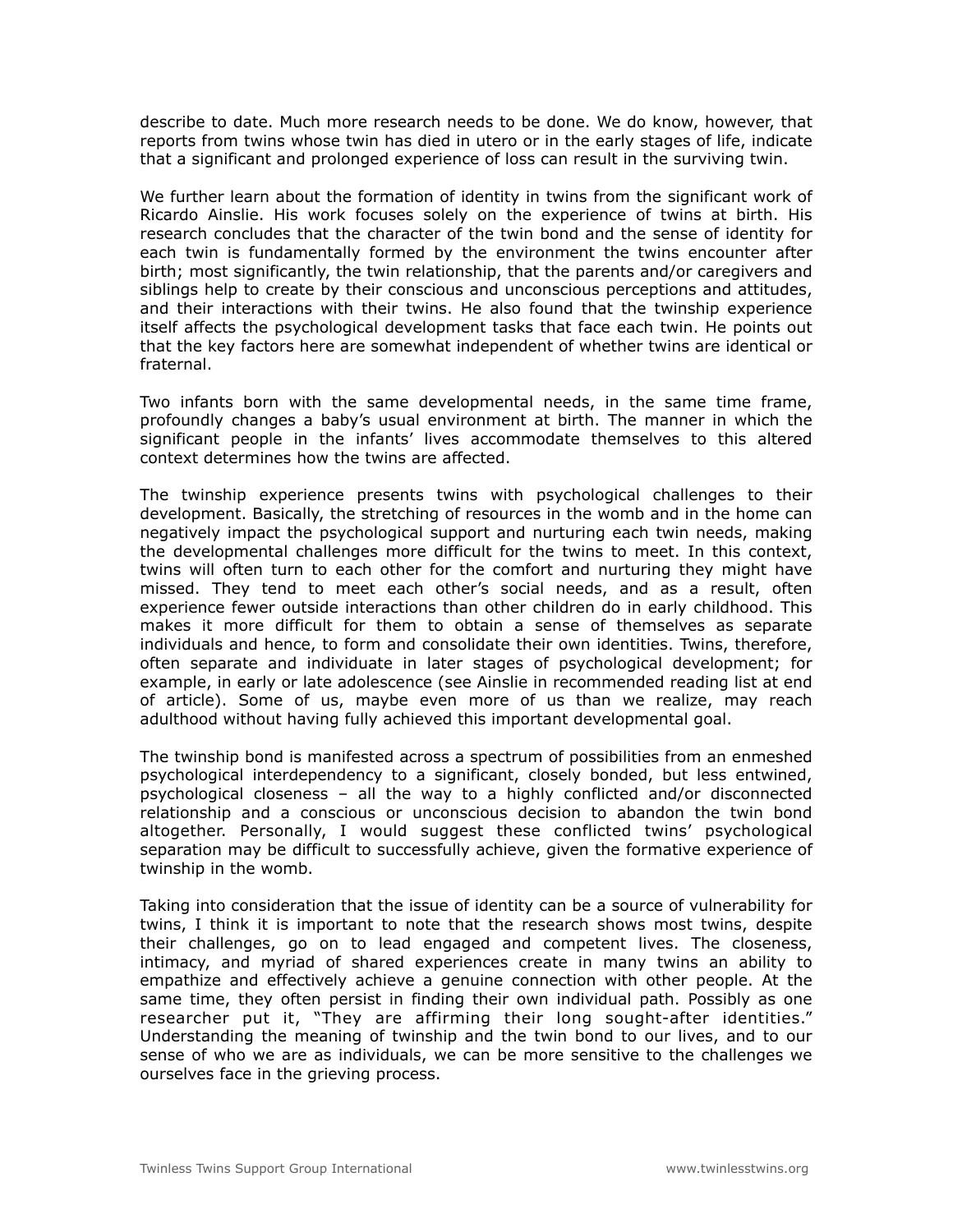#### **Loss and the Bereavement Process**

We meet twinship now at the point of loss - at the place where some of you are struggling with your first months of loss, with the numbness, the depression, and the disbelief. And for others here – at the place where death and loss have begun to sink  $in -$  sometimes with a vengeance  $-$  and can no longer be denied. For some of you, you are at the place where you, with a deeply imprinted and unconscious memory, yearn for and miss the twin you never knew, except in the womb. And then there might be others who are at the place where you continue to suffer from your loss, though years have passed, and you have long since been left behind with your grief, hiding it in isolation. Wherever you are in your own place of loss, you are on your healing path; for the grieving process is an essential part of the healing from any loss.

An effective healing process is an active process. It entails being present for, and actively engaged in, the grieving process as it unfolds naturally within us. Sadly, our culture does not readily support or give adequate time for the healing process that nature officers us. As a result, we must reach out to find ways to engage and support it and ourselves. It is very important to understand and accept that periods of numbness, pain, fear, disconnection, despair, sadness, anger and guilt, as well as the whole range of human emotions, are common stepping stones along the healing path of loss. This path unfolds before us in an uneven, repetitive and seemingly cyclical way. We can feel we have finally moved to being able to cope and be present on any given day, and then be unexpectedly jerked back again by a sight, a piece of music, or maybe a smell, into a memory that holds pain and loss. The up and down emotional waves of our grief are a natural characteristic of the healing path. The psyche knows what needs to be revealed and when. It is as if all the corners of the twin relationship that we lost must be engaged and borne witness to.

An effective healing process involves understanding and feeling entitled to the unique character and duration of your own process. This allows you to find your own individual pace and to attend to your own needs as you walk your path.

The very core of effective healing entails listening for and bearing witness to, through experience and sharing, the emotional memory of your relationship to your twin. Your physical or sense experience of your twin was taken from you; but your emotional relationship imprinted in your body, in your heart, and in your psyche, is left behind, clinging to the shadow of the departed physical presence of your twin. In other words, one says goodbye to the physical reality of one's departed twin in a way that allows healing by bearing honorable witness to the many memories of one's relationship. Finally, an effective healing process entails courage, courage to be present for the places of feeling that sometimes seem unbearable. And it entails trust, trust in your own natural process of healing. And faith, faith that if you stay actively engaged in this process, you will integrate the trauma of your twin's death and heal from the wound.

The healing process begins to happen naturally after the death of your twin. Often in the first stage, the symptoms are numbness and depression. You feel distant and removed from your life. You are without appetite, overtaken by tiredness, unable to engage others, even your loved ones, or to care. Tasks and chores are done mechanically, if at all. Some twins at this stage lose the ability to function for a period of time. This, to your family and friends, can seem like a further disaster on top of the loss that has already happened. Yet it is not - it marks the start of your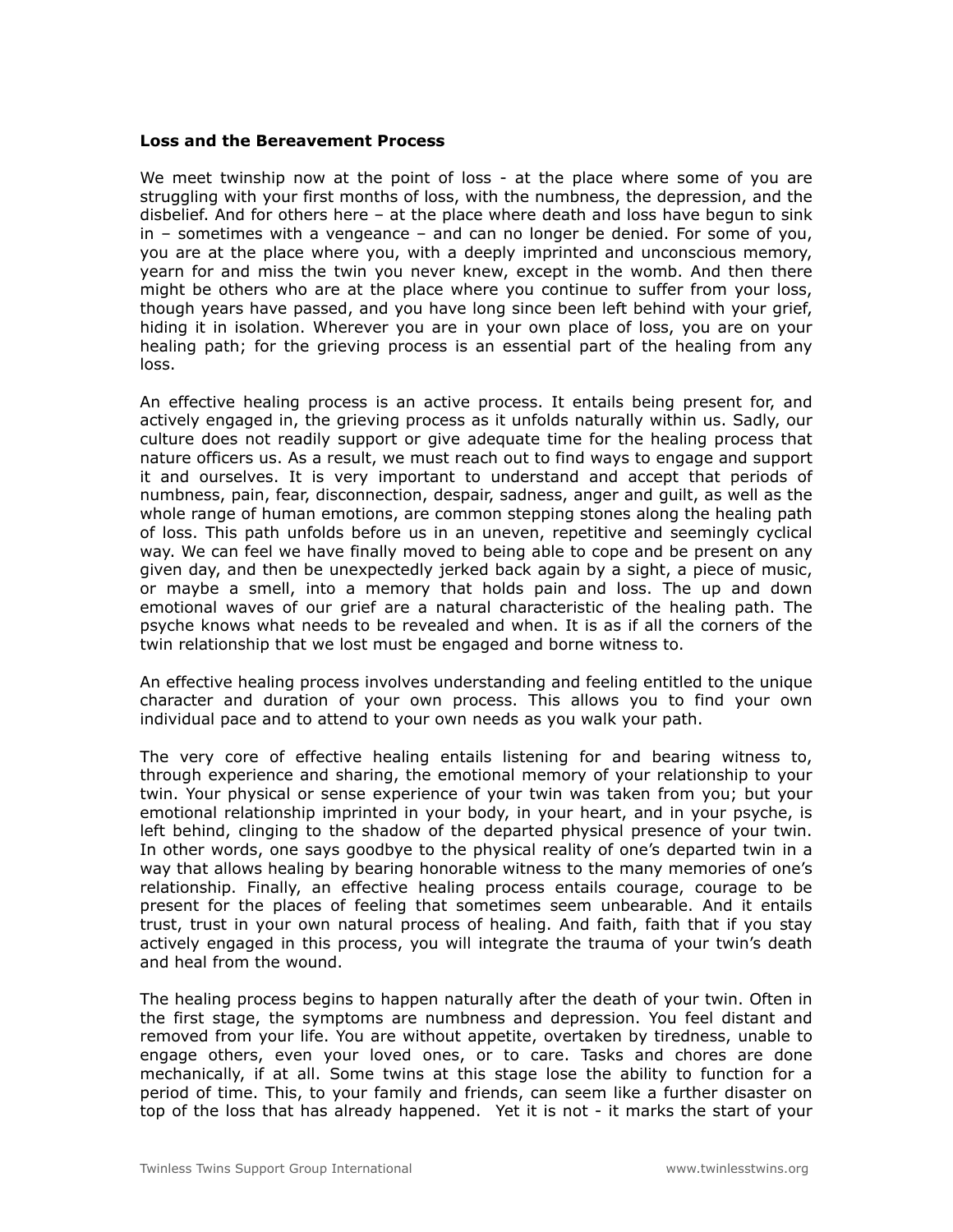healing. It is as if your mind and body must stop in order to deal with the shock and mobilize for the healing tasks ahead. The process then begins to slowly unfold as the body and psyche open little by little in order to take in and integrate the loss. As I have indicated, healing from the death of a loved one is accomplished mainly through the experience of, and expression of memories and/or feelings. They arise naturally in the bereaved one. They need to be honored and respected and made room for, so they don't get repressed and buried.

## **Relationship -- Therapeutic and Group Support**

In order for the healing process to unfold successfully, it needs to be made safe. The best way to make it safe is in relationship. Twins are born and grow in intimate relationship. Finding themselves twinless, they experience the essence of loneliness, and need the support and safety of relationship in order to heal. Family's and friends' continued presence and non-judgmental caring become an important support to their healing tasks. Another major source of support can be a group experience, ideally made up of bereaved twins. The knowledge that your burden of twin loss is shared and that your grieving experiences are also often shared, is an immeasurable gift, in terms of the comfort and healing potential it offers bereaved and lonely twins. I will be forever grateful to Dr. Raymond Brandt for starting this international support group.

I realize that with the exception of TTSGI and its more localized regional groups, a twin bereavement group can be difficult or even impossible to find. But, other groups focused on loss can also significantly aid and nurture our healing process. Your local hospice will often offer excellent bereavement support groups, as well as the Grief Recovery Institute in CA, which sponsors bereavement workshops in several US locations and in Canada. One-on-one counseling can be very helpful, providing your therapist is sensitive to and educated about twin loss and your special needs. Advocating for your own needs is important to your healing process. You can share the reading list at the end of this article with your therapist or group. TTSGI also offers more reading information on its website.

# **Personal Support**

One way to support and engage the healing process yourself is by expressing your feelings in a journal; through an art form or through movement, for example in dance. And you can nurture your healing process by expressing your feelings in a letter or a series of letters to your twin. The idea is to feel and be present for these feelings as they arise, and to express them in some form, thereby honoring and releasing them. Finally, creating ceremonies and ongoing programs in honor of your twin helps to bring closure to the physicality of your relationship and to carry forward the enduring qualities and spirit of your twin.

# **Grieving Your True Relationship**

For all of us twinless twins, being honest to the best of our ability about our loss and our reactions to it, is essential in order for our grieving process to unfold. It is important to be in the reality of our relationship, as opposed to an idealized fantasy of twinship. This is often hard to do as our tendency is to want to remember only the good things about our twin history, especially in loyalty to our departed twin. A truly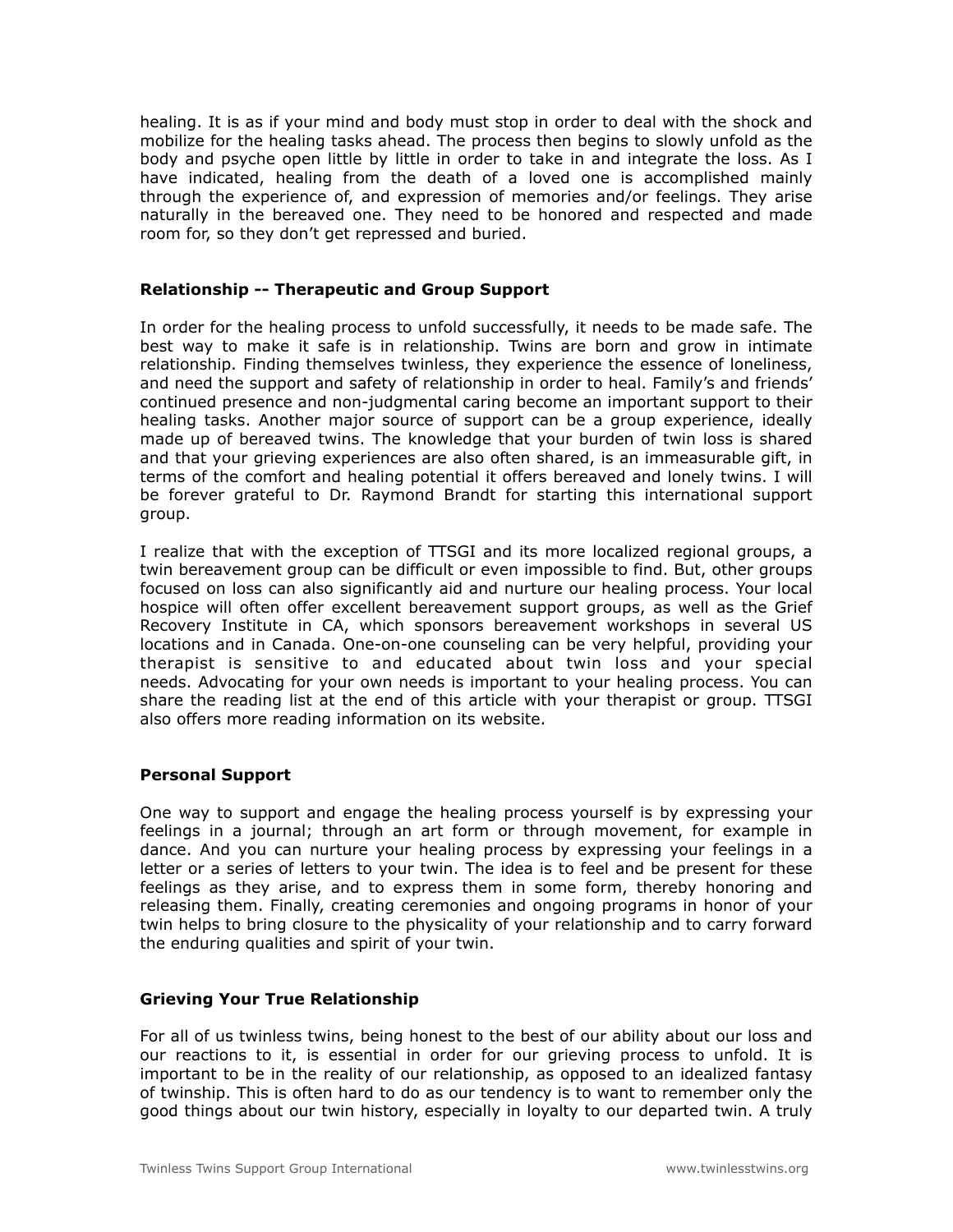healing bereavement experience entails bearing witness to all the events and feelings you remember and experienced. This includes the unrealized plans and dreams you had with your twin, the things you wished you had said, and the other places of disappointment and regret you still hold. It includes the negative as well as the positive. Every intimate relationship, by its very nature, holds both.

In order to heal and to fully acknowledge and honor the importance of your twinship and your twin's presence in your life, you must allow time for the full experience of their loss. It is very hard to accept that the experience of loss and healing for twins is most often long and painful. The time your healing will take is very much geared to your individual background and personal experience. We must be patient with ourselves and the process. Take one day and one step at a time. The more you have loved and felt connected, the more loss you will feel and the more feelings you will need to process.

For most of you, there will be pieces of your emotional history that are less accessible and take time to be felt. They may present themselves years later. They become a post script to our healing process to be experienced, expressed, and released. Your major healing work, however, will have been done.

## **Challenges Stemming from the Special Character of Twin Bereavement**

The complex identity issues and the often deeply mutual, gifting, and intimate relationship between twins, stemming from their beginnings in the womb, create a special character for twin bereavement.It also can create some confusing and difficult challenges. I'd like to mention a few of these here.

For some twins, there is an important need to acknowledge the significance of their twinship bond, both to themselves and to how it affects the way they experience their lives. This acknowledgement is necessary before they can move to grieve and integrate their twin loss. I'd like to give you a couple of examples. One would be a twin who has never been told that he was born a twin, when actually his twin died at birth and was not ever acknowledged by the parents. He then finds out about his twinship at a much later date. Another would be a twin whose twin died at an early age. Here, the parents refuse to talk about the death of the twin or the precious nature of the twin's short life, as well as its meaning for the family unit, thereby disallowing the grieving process for the family and the twin.

The fraternal twin experience can become another example. Biologically, fraternal twins begin their lives from two separately fertilized eggs, like singletons. For many years fraternal twins were assumed to have a relationship that was more akin to siblings. Society's idea of real twins meant identical twins. The close psychological bond of many fraternals has only been fairly recently acknowledged and validated in twin research literature. Here, I'll use my own experience as an example. After developing a very close relationship with my twin brother, Michael, during the first six years of our lives together, we were forceably separated; my twin bond was discouraged at home - and outside we were sent to different schools. Years later, after Michael's death, the bond I felt was invalidated by the first therapist I went to. It took me about twenty years after his death to be able to fully acknowledge my core relationship to my twin. Under societal, family and therapeutic pressure, I repressed the significance of my twinship, and it was years before I was able to see how deeply his death was affecting my life. I had to acknowledge the importance of my twin bond before I could grieve its loss.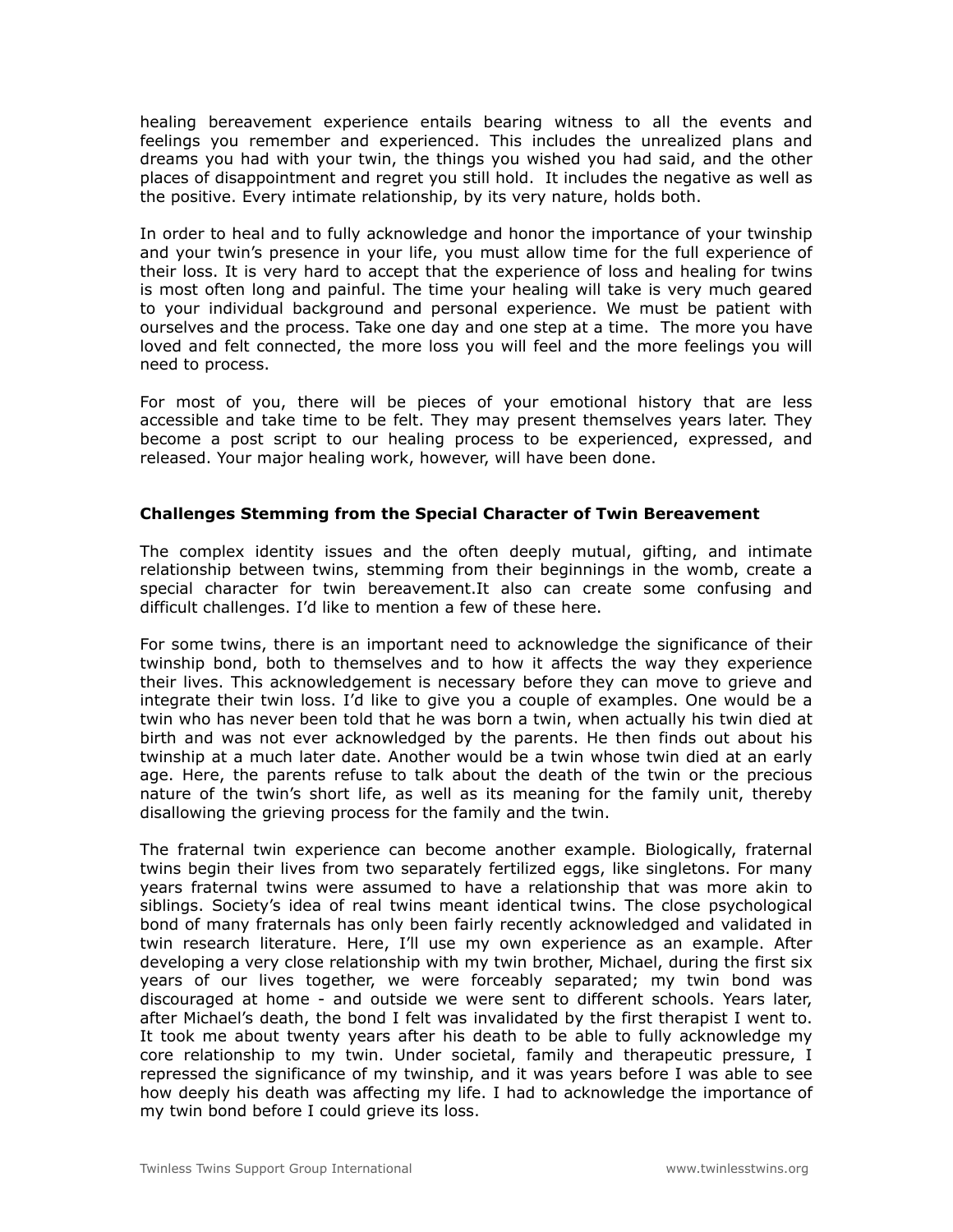A second important challenge for twinless twns is to recognize that out of longing for our lost twinship, we often try to re-experience our twin bond in relationships. We actually subconsciously transfer or merge out twin memory with the person we are relating to. Our feelings and expectations can, therefore, relate more to our past twinship than to the present relationship at hand. These expectations create confusion, misunderstandings, and unrealistic demands. They can also postpone our grieving process. Gaining an understanding of this common dynamic for twins enables us to bring self understanding and important perspective to our relationships.

## **Supporting Our Individuality**

Understanding that our identity can be seriously challenged when we lose a twin, we realize that growing into and/or consolidating a sense of ourselves as a separate individual becomes an essential part of a successful bereavement process. I believe that it is important to engage in experiences that afford us the time to listen to, and get to know ourselves. In so doing, we find out more about our own likes, dislikes, needs, personal challenges, and special gifts, and we learn to express them. Through our personal endeavors and experiences we learn to bring forth who we are in our own right. As we are able to define, understand and grow to feel safe in ourselves as separate individuals, we become ready to take the risk of acknowledging and accepting in the deepest part of ourselves that our twin has died; moving forward to do our major grieving, and thereby to heal.

I believe that by this acknowledgement and acceptance, we are able to set our twin free, releasing him or her out of the bonds of their death experience.

## **Misunderstandings and Isolation**

As we take in the character and challenges of the twin bereavement process, it is important to note that family, community, and the psychotherapeutic attitudes towards twin loss and the timing of twin bereavement have an important effect on twins. When others misunderstand the special nature of twin loss and twin needs during their bereavement, twins can begin to mistrust their own healing process and to repress and negate their feelings. They then pull back into isolation and loneliness. And for some, the bereavement process is interrupted.

Twin grief is easily misunderstood. Other members of the family heal and "move on" leaving the twin still deep in their loss. In experiencing their loss, many twins feel half of themselves have died. Some feel they must start living their departed twin's life, trying to take on the twin's role and responsibilities as they struggle under their own severe loss. Twins also experience a survivor's guilt attached to twin loss: They ask, "Why wasn't it me who died?" or, "If I'd done something different my twin would still be alive." When there's a stillborn or in-utero loss, some twins blame themselves for robbing their twin of the nutrients it needed to survive. All these twin feelings and experiences underline the unique quality of the twin bereavement process and its needs, and of the importance of not only the twins themselves but also their families and counselors to understanding this special bereavement process.

Through the Twinless Twins gatherings and its website, [www.twinlesstwins.org](http://www.twinlesstwins.org) and other internet resources, twins are meeting and standing for each other, and finding